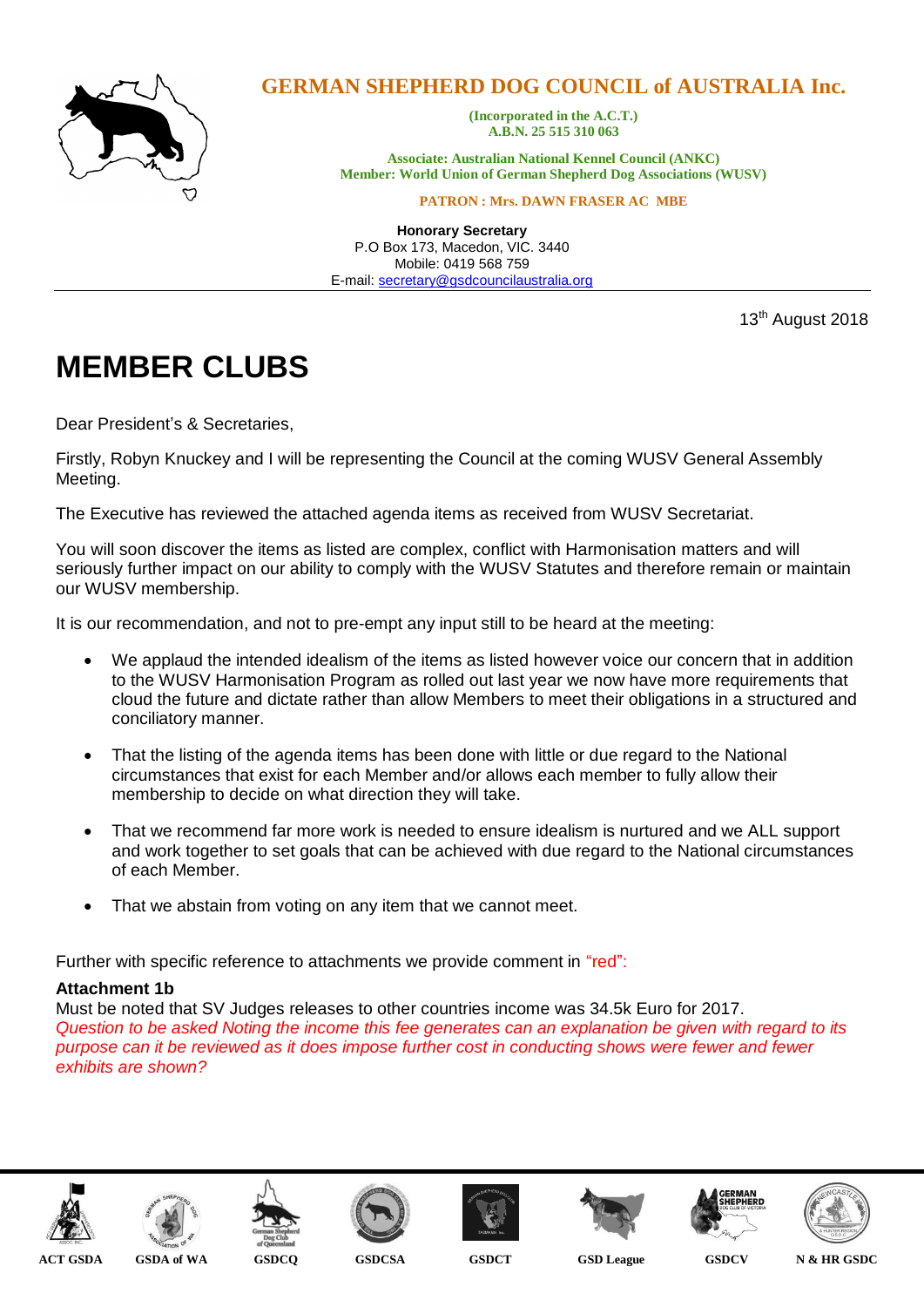## **Attachment 5**

"The expenses entailed for the assignments of the Continental Directors are to be covered by the affected WUSV member."

*Noting in our case the CD only represents 2 Members, we will only pay for expenses as incurred if the CD is invited to attend a GSDCA meeting.*

# **Attachment 7**

From the Preamble "The General Guidelines are an integral part of the WUSV Statutes and legally binding for all WUSV member organisations".

*Legally binding? We assume this relates to us complying with our obligations under the terms of membership. Noting WUSV is a subset of the SV it then must act according to EU laws and therefore how that impact's on us is not clear.* 

 *Question to be asked: What is the context of this statement and what is the penalty and/or our liability if we do not comply with all WUSV Statutes?*

# **Section 2 states:**

"The member organizations of the WUSV:

• are responsible for the guidance, consultation and control of breeding as well as the keeping of a studbook and of a register for German Shepherd Dogs; *We cannot comply fully with this requirement – we do provide guidance and consultation but do not control breeding and/or the studbook. The ANKC registers all GSDs regardless of whether or not they are members of our Member Clubs. The ANKC introduced controls with regard to breeding with animals under 18months of age, and with only animals that have HDED scores equivalent of our A & Z stamps for hips and elbows respectively.*

to amend and change their regulations in accordance with the WUSV Statutes;"

- are responsible for the appropriate training, the appointment, further education, and activities of their respective breed wardens. The above mentioned is to be laid down in adequate regulations;
- are responsible for the verification of the expertise and training of their breeders, the examination of the breeding sites, and the control of proper keeping and raising of the dogs;
	- o *We do not have this system in place however we can demonstrate and reach out to the membership that is provided nationally and via our Member Clubs education programs.*
	- o *We promote the ideals of breeding only with GSDCA Breed Surveyed animals.*
	- o *We conduct and report on Sires Progeny class at our National show,*
	- o *We provide bi-annually HD/ED progeny data,*
	- o *We provide education via Facebook, GSDCA Website, GSDCA Quarterly National Review, Member Club Websites and magazines, GSD demonstrations etc.*

## **Section 4 states:**

- 3. Responsibilities of the WUSV Member Organizations:
	- 3.1 The clubs are obliged to submit their national studbooks and the register once per year to the WUSV Secretariat General in Augsburg until July 01 of the following calendar year at the latest.
	- 3.2 The clubs have to grant their members access to their studbook. *Again, as we do not control the studbook we cannot comply.*
	- 3.3 Inbreeding The term inbreeding is however limited to the first five lines of ancestry. Inbreeding that is closer than 2–3 is not permitted. That applies for siblings as well." *Question to be asked: Is line breeding 2-3 acceptable OR does 3-3 as stated in Harmonisation Program now apply?*
	- 3.6 Artificial Insemination Semen collection for the purpose of artificial insemination, artificial insemination as such as well as cloning is not permitted. Puppies that were sired under those conditions may not be entered into the studbook or the annex of a WUSV member organization." *We cannot comply. ANKC allow AI in Australia and again we note we do not control the studbook.*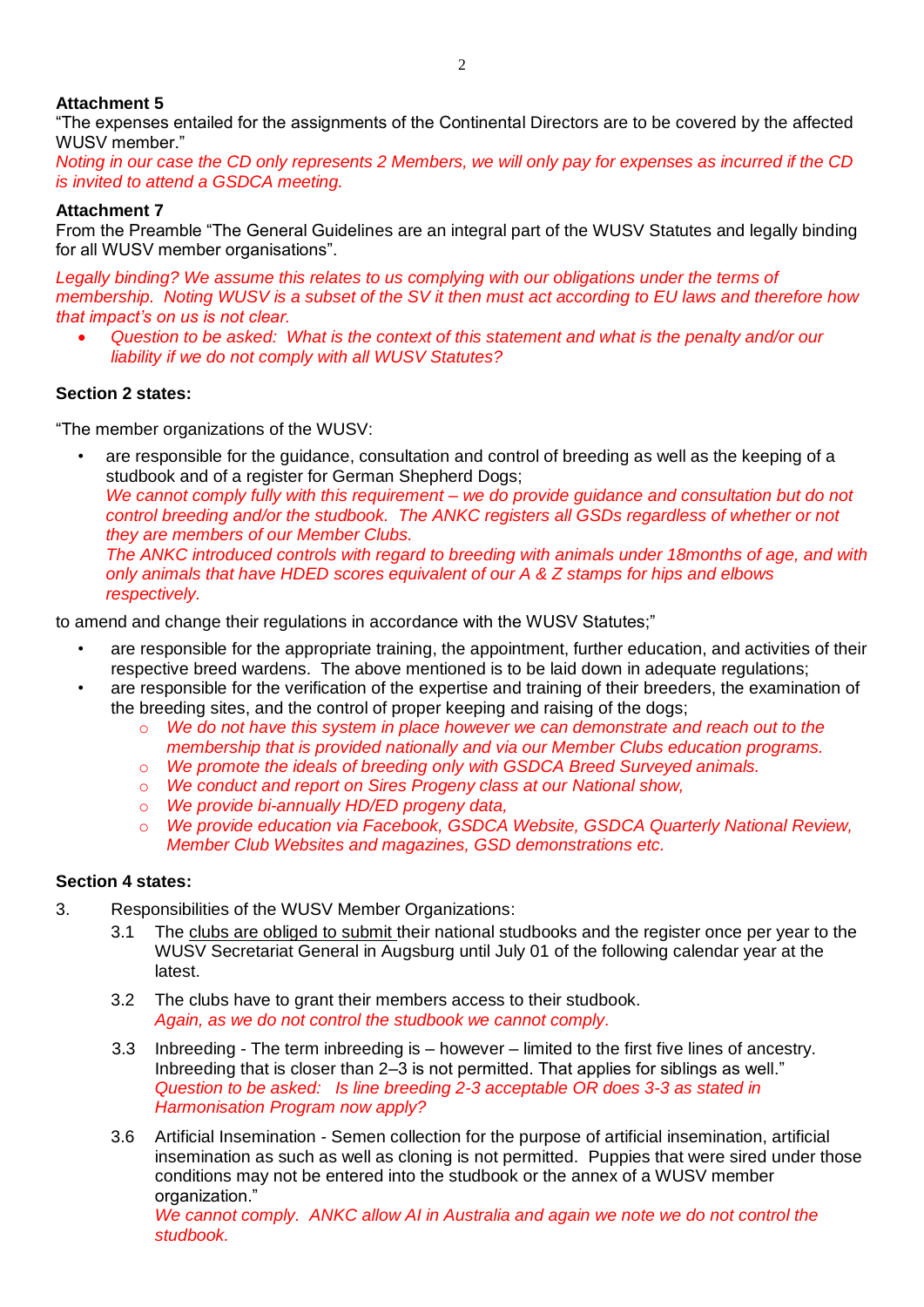- 3.9 The requirement to obtain a license for a breeding site and for breeding are as follows: Certificate of Kennel Registration (FCI). *None of our breeders are, or will be FCI Registered.*
- 3.10 Responsibilities of the Stud Dog Owners The owners of the stud dogs are obliged to immediately report the **mating** to their member organizations and to keep the relevant documentation."

*We do not control the studbook and therefore have no control over stud dog owners, apart from those that are GSDCA Judges and/or Breed Surveyors, who must only breed with GSDCA Breed Surveyed animals in order to retain their status.*

#### **Section 5 – Admission for Breeding:**

The following minimum requirements have to be met on the day of mating – etc etc. once again they state "No inbreeding closer than 2-3/3-2 (applies for dogs born on and after January 01, 2019)". *See 3.3 above.*

#### **§ 5 – Admission for Breeding**

- 1 Only healthy and mentally stable dogs with typical features of the breed shall be admitted and used for breeding.
- 2 The following minimum requirements have to be met on the day of mating:
	- a) The dog has to be registered in the national studbook;

b) No inbreeding closer than 2-3/3-2 (applies for dogs born on and after January 01, 2019); *See 3.3 above.*

- c) Both parent dogs obtained an SV/WUSV recognized HD/ED diagnostic showing the status *normal, almost normal* or *still admitted*;
- d) Identification by microchip and/or tattoo, and explicitly DNA verified (procedure according to requirements of the founding association) – applicable for dogs born on or after January 01, 2021.
- e) Compliance with the minimum requirements for health conditions as defined by the WSUV;
- f) Compliance with the minimum age for males and females in terms of mating;
- g) Successful passing of a character test and verification of breed disposition according to the stipulations of the SV (applicable for dogs born on or after January 01, 2019) or a working trial title according to the examination regulations, passed under the supervision of a WUSV recognized judge (IPO/IGP-ZTP, SV-ZAP, IPO/IGP 1-3, passed with at least 80 points in section C, HGH, RH2 in section B (IPO-R, -F, -FL, -T, -L or -W plus initial breed survey of the dog) or a comparable working trial as recognized by the WUSV; *Again our Working Test requirement falls well short of the requirement.*
- h) Successful presentation of the dog at a breed show supervised by a SV/ WUSV recognized judge with GOOD as a minimum evaluation.

#### **Under exclusions from breeding:**

"Dog with the following deficiencies do not qualify for breeding - Oversized or undersized dogs amounting to more than 1 cm (suspended until December 31, 2020)".

*This is a definitive statement that no dog over 1cm will be bred with post 31 December 2020.*

#### **Final Provisions:**

"Infringements in terms of breeding and non-compliance with these General Guidelines can lead to a ban of the WUSV member organization or affiliated institutions. All decisions in this respect will be taken by the WUSV Board of Directors. These General Guidelines shall enter into force on January 01, 2019." *Clarification to be sought, will Members be disaffiliated if they do not or cannot comply with any term regarding breeding and/or general compliance?*